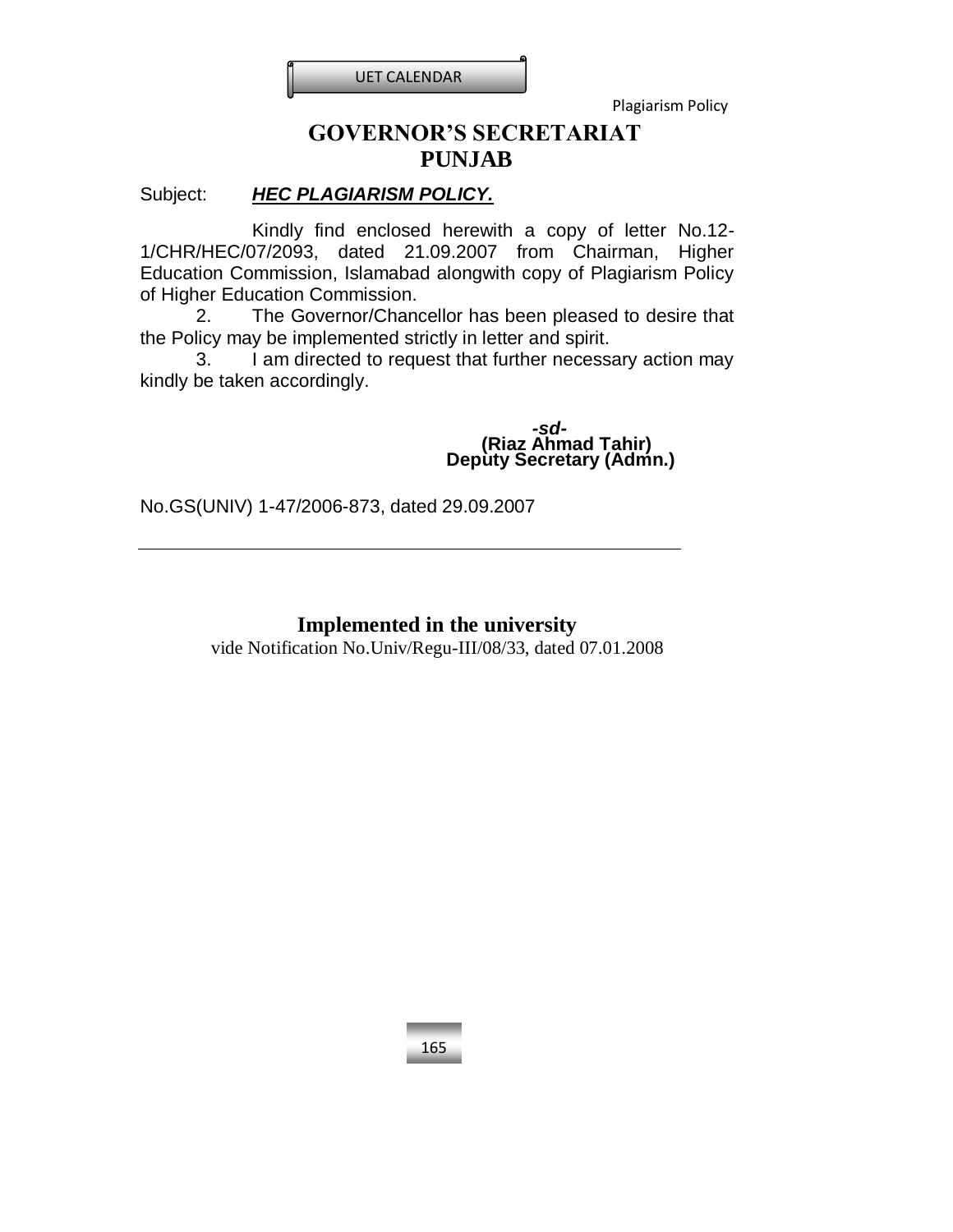# **1. Preamble**

In the wake of fundamental improvements being introduced in the system of Higher Education in Pakistan, the credit, respect, recognition of research and scholarly publications, career development and financial gains are now linked with such original works accomplished without replicating the efforts of other researchers. It has therefore become necessary that the menace of plagiarism is highlighted and curbed through exemplary punitive actions. On the other hand, we must also guard against bogus or false complaints in order to prevent victimization which may make researchers and scholars shy away from research simply because of the fear of prosecution. A Plagiarism Policy has therefore become necessary to create awareness, define various forms in which Plagiarism exhibits itself, present a methodology of investigation, cater for punitive action proportional to the extent of the offence and even address the issue of false or spurious complaints.

# **2. Definition**

According to the Concise Oxford Dictionary, **Plagiarism** is defined as "**taking and using the thoughts, writings, and inventions of another person as one's own".** This, or various similar definitions found in recognized publications / documents, are very broad and can be used to create awareness about Plagiarism but are not practical enough to apply in order to ascertain guilt or innocence in specific cases. In order to establish the violation of ethical norms, or academic or intellectual dishonesty resulting from Plagiarism and to take punitive actions in this regard, it is necessary that the variety of forms in which Plagiarism manifests itself are known. These include but are not limited to the following:

- "Verbatim copying, near-verbatim copying, or purposely paraphrasing portions of another author's paper or unpublished report without citing the exact reference.
- Copying elements of another author's paper, such as equations or illustrations that are not common knowledge, or copying or purposely paraphrasing sentences without citing the source.
- Verbatim copying portions of another author's paper or from reports by citing but not clearly differentiating what text has been copied (e.g. not applying quotation marks correctly) and /or

not citing the source correctly"<sup>[1]</sup>.

 "The unacknowledged use of computer programs, mathematical / computer models / algorithms, computer software in all forms, macros, spreadsheets, web pages, databases,

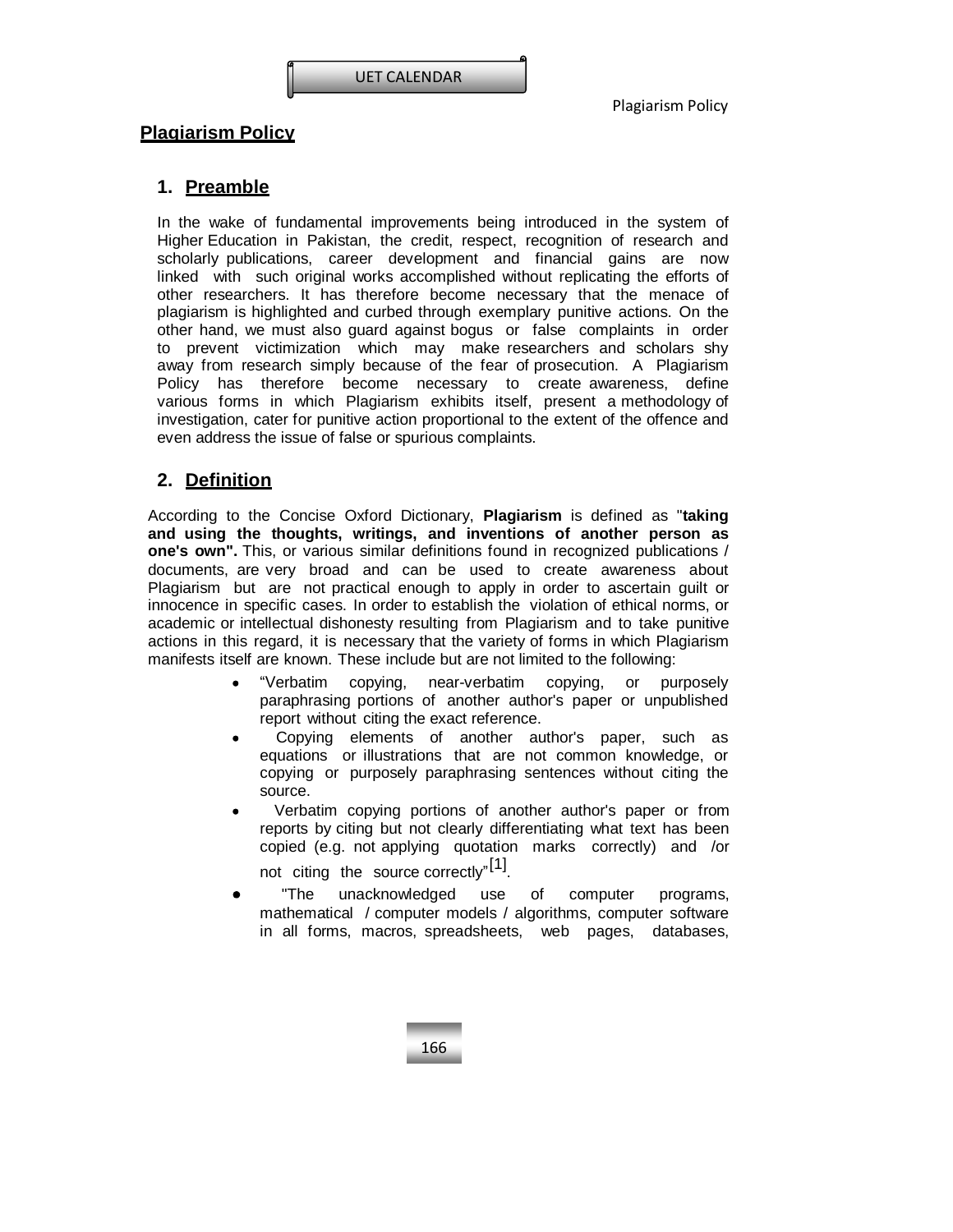

mathematical deviations and calculations, designs / models / displays of any sort, diagrams, graphs, tables, drawings, works of art of any sort, fine art pieces or artifacts, digital images, computer-aided design drawings, GIS files, photographs, maps, music / composition of any sort, posters, presentations and tracing."<sup>[2]</sup>

 "Self-plagiarism, that is, the verbatim or near-verbatim reuse of significant portions of one's own copyrighted work without citing the original source."<sup>[1]</sup>

# **3. Explanation from Wikipedia, the free encyclopedia**

**Wikipedia, the free encyclopedia on the web describes and explains Plagiarism** as "the unauthorized use or close imitation of the language and thoughts of another author and the representation of them as one's own original work. Unlike cases of **[forgery,](http://en.wikipedia.org/wiki/Forgery)** in which the authenticity of the writing, document, or some other kind of object itself is in question, plagiarism is concerned with the issue of false attribution. Within **[academia,](http://en.wikipedia.org/wiki/Academia)** plagiarism by students, professors, or researchers is considered **academic [dishonesty](http://en.wikipedia.org/wiki/Academic_dishonesty)** or **[academic](http://en.wikipedia.org/wiki/Academic_fraud) fraud** and offenders are subject to academic censure. In **[journalism](http://en.wikipedia.org/wiki/Journalism)**, plagiarism is considered a breach of journalistic ethics, and reporters caught [plagiarizing ty](http://en.wikipedia.org/wiki/Journalism_scandal)pically face disciplinary measures ranging from suspension to termination. While plagiarism in scholarship and journalism has a centuries-old history, the development of the **[Internet](http://en.wikipedia.org/wiki/Internet)**, where articles appear as electronic text, has made the physical act of copying the work of others much easier. Plagiarism is different from **copyright [infringement](http://en.wikipedia.org/wiki/Copyright_infringement)**. While both terms may apply to a particular act, they emphasize different aspects of the transgression. Copyright infringement is a violation of the rights of the copyright holder, which involves the loss of income and artistic control of the material when it is used without the copyright holder's consent. On the other hand, plagiarism is concerned with the unearned increment to the plagiarizing author's [reputation.](http://en.wikipedia.org/wiki/Reputation) In the academic world, **plagiarism by students** is a very serious academic offense which can result in punishments such as a failing grade on the particular assignment (typically at the high school level), or a failing grade for the course (typically at the college or university level). For cases of repeated plagiarism, or for cases where a student has committed a severe type of plagiarism (e.g. copying an entire article and submitting it as his / her own work), a student may be suspended or expelled, and any academic degrees or awards may be revoked. **For professors and researchers**, who are required to act as role models for their students, plagiarism is a very serious offence, and is punishable by sanctions ranging from suspension to termination, along with the loss of credibility and integrity. Charges of plagiarism against students, faculty members and staff are typically heard by internal disciplinary committees, which students and faculty members have agreed to be bound by."<sup>[3]</sup>

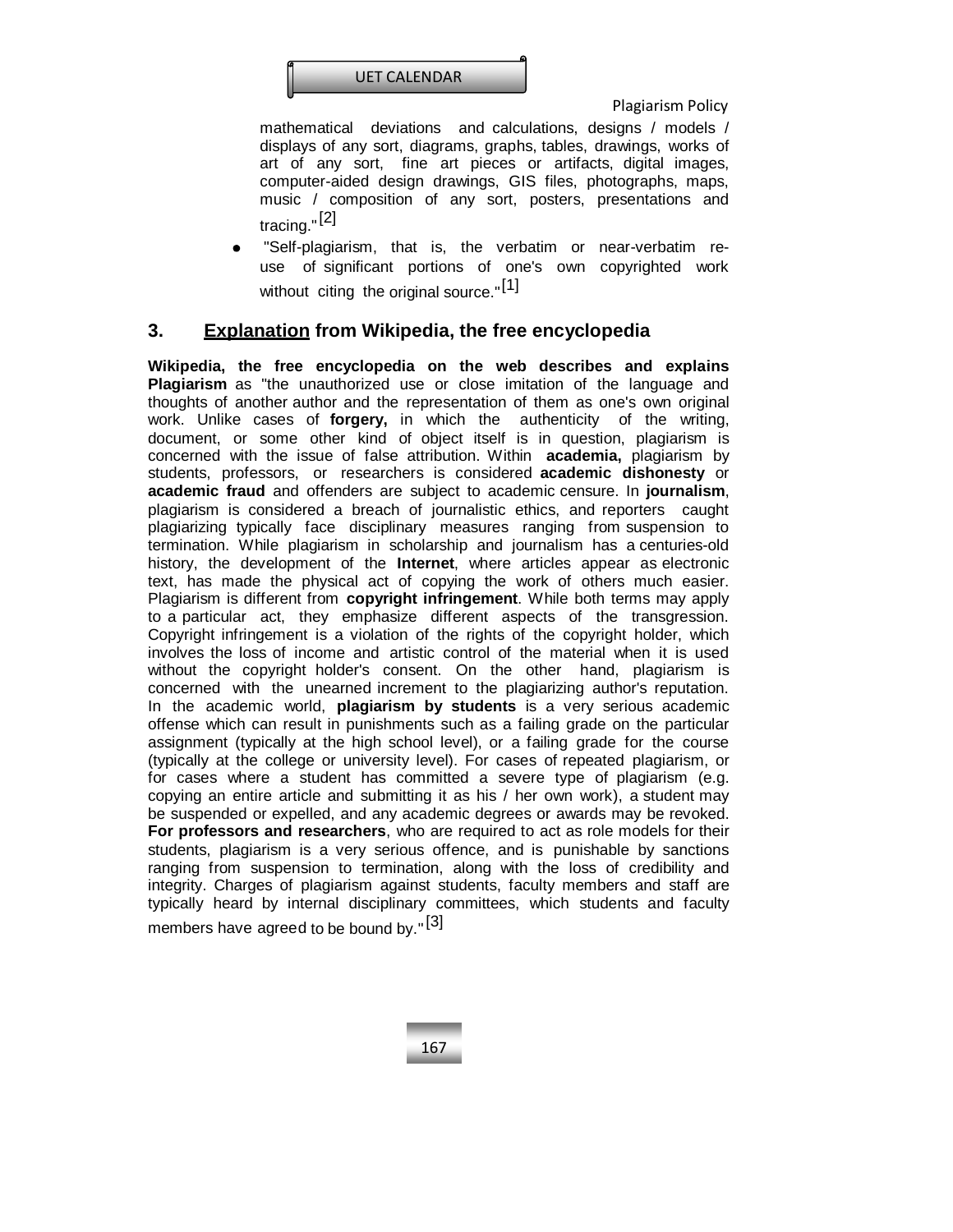

Wikipedia also describes **Self-plagiarism** as "the re-use of significant, identical, or nearly identical portions of one's own work without acknowledging that one is doing so or without citing the original work. Typically, high public-interest texts are not a subject of self-plagiarism; however, the authors should not violate copyright where applicable. "Public-interest texts" include such material as social, professional, and cultural opinions usually published in newspapers and magazines."<sup>[3]</sup>

**4. Aim:** The aim of this policy is to apprise students, teachers, researchers and staff about Plagiarism and how it can be avoided. It is also aimed at discouraging Plagiarism by regulating and authorising punitive actions against those found guilty of the act of Plagiarism.

**5. Applicability:** The policy is applicable to students, teachers, researchers and staff of all institutions and organizations in Pakistan who are involved in writing or publishing their work. In this context a **"Student"** is a person who, on the date of submission of his / her paper / work is a registered student of any University or Degree Awarding Institution recognized by Higher Education Commission (HEC). **"Teachers and Researchers"** include faculty members or equivalent of the University / Organization or/of a constituent or affiliated college or researchers of an organization and such other persons as may be declared to be so by regulations. **"Staff"** is any employee of an organization involved in writing and publishing his / her work.

**Any person listing his CV on the website or any current publication or applying for any benefit on the basis of published or presented work that is plagiarized will be liable to be punished as per prescribed rules.**

**6. Responsibility of the Institutions & Organizations:** All institutions and organizations are responsible to apprise their students, teachers, researchers and staff of the definition, implications and resulting punishments in case, after due investigation, they are found guilty of plagiarism. The institutions / organizations must acquaint their students, teachers, researchers and staff with this policy and ensure that they are fully aware that all authors are deemed to be individually and collectively responsible for the contents of papers published by Journals / Publishers etc. Hence, it is the responsibility of each author, including the coauthors, to ensure that papers submitted for publication should attain the highest ethical standards with respect to plagiarism. To facilitate the institutions / organizations in creating awareness about Plagiarism, a modified version of "Little Book of Plagiarism", a publication of Leeds Metropolitan University is appended as "Annexure" to this policy. Any University or Degree Awarding Institution which does not adopt and implement this policy will have its degree derecognized by HEC.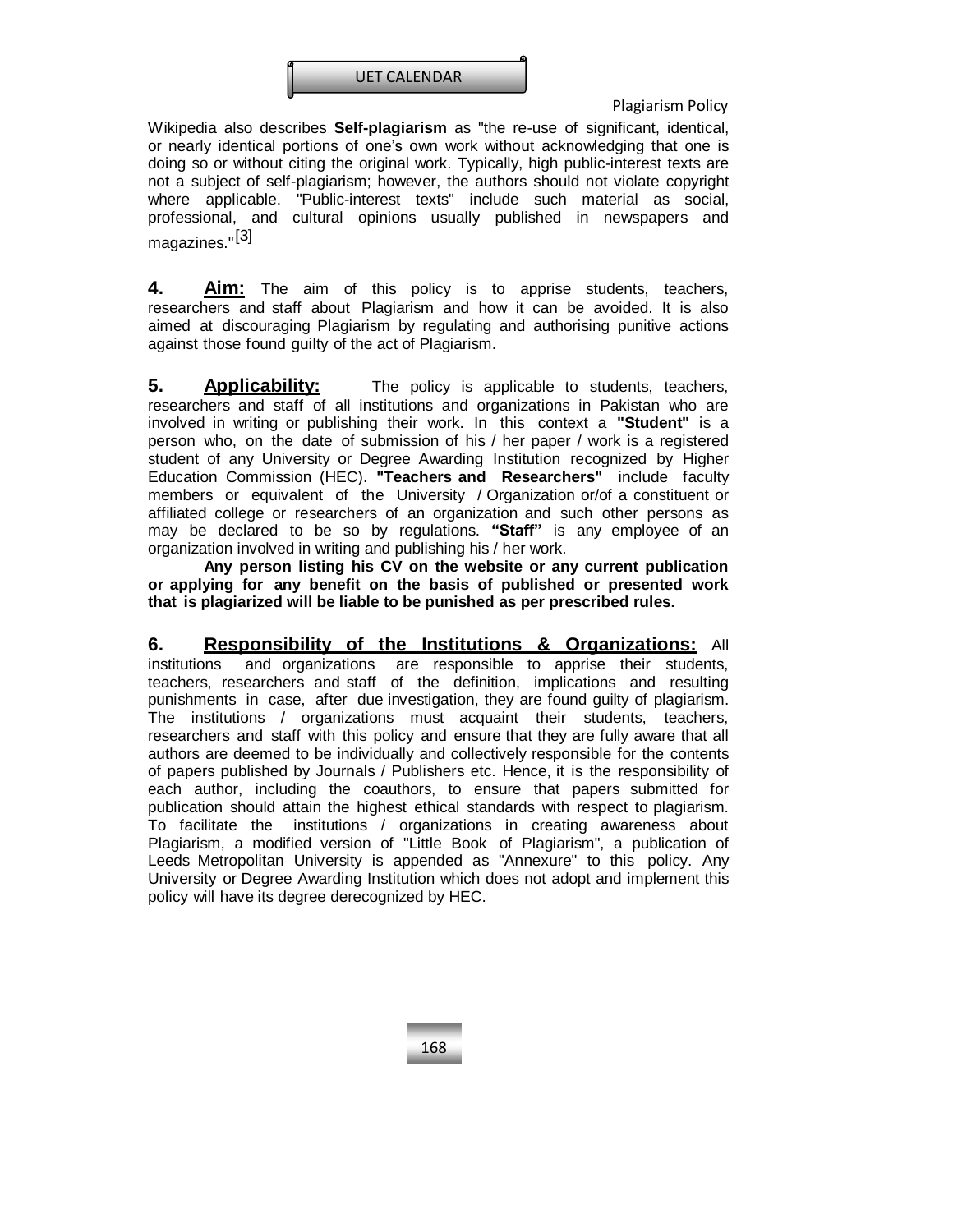

**7. Reporting:** To inform HEC or respective Universities / Organizations of alleged plagiarism, a complaint is to be made by email, post, fax or other means to [HEC](mailto:mandelbaum@hq.acm.org) [Quality Assurance Division or respective Universities /](mailto:mandelbaum@hq.acm.org)  Organizations. In case of lodging a [complaint](mailto:mandelbaum@hq.acm.org) in the form of a letter, copy may be sent to [HEC.](mailto:mandelbaum@hq.acm.org) The following information is to be provided:

- a) "Citation of the original paper or document or idea which was plagiarized, (paper title, author(s), publication title, month and year of publication if available and the journal, in which published, with details). If the original paper is unpublished (e.g. an institutional technical report, an on-line paper), the complainant is to provide as much information as possible to ensure authenticity of the claim.
- b) The citation of the alleged plagiarizing paper (paper title, author(s), publication title, month and year of publication if available and the journal with details in which published). If the paper is unpublished (e.g. an institutional technical report, an on-line paper), the complainant is to provide as much information as possible to ensure proper investigation.
- c) Copies of both papers if possible.
- d) Any other information that would help HEC or respective Universities / Organizations to efficiently resolve the claim."<sup>[1]</sup>
- e) Name, designation, organization, address, e-mail address and telephone number of the complainant.

#### **Investigation:**

**8.** Upon receipt of an allegation of Plagiarism, the HEC Quality Assurance Division will request the respective Vice Chancellor / Rector / Head of the Organization to carry out investigation. The complaints received through HEC or directly by a University / Organization will be dealt with by the Universities / Organizations according to the procedures given below. The Vice Chancellor / Rector / Head of the Organization will have the discretion of not taking any action on anonymous complaints. For investigation of Plagiarism cases, the Vice Chancellor / Rector / Head of Organization will have an obligation to:

> a) Constitute a "**Plagiarism Standing Committee**" consisting of 3 senior faculty members, a subject specialist in that particular field is to be co- opted, a senior student (only if a student is being investigated upon) and a nominee of the HEC.The seniority of the members of "Plagiarism Standing Committee"

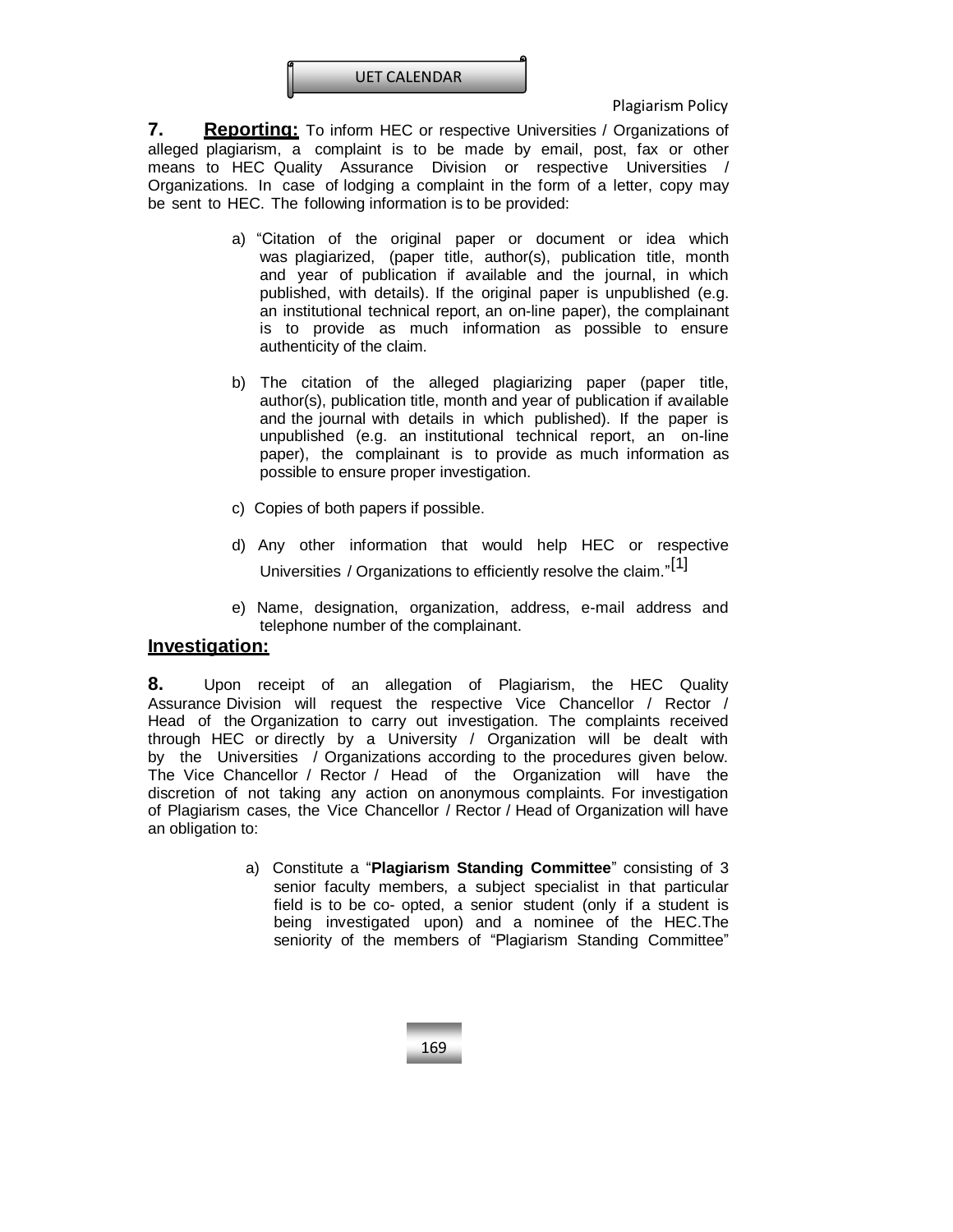

should be of a level keeping in view the seniority of the individual being investigated upon and the nature and gravity of the offence.

- b) Provide a guideline, prepared by HEC for the functioning of the" Plagiarism Standing Committee", to all members of the Committee.
- c) Provide clear terms of reference to the "Plagiarism Standing Committee" for their investigation.
- d) The members of the "Plagiarism Standing Committee" are to sign a confidentiality statement that during the investigation they will, under no circumstances, disclose any individual author's name, paper titles, referees, or any other personal or specific information concerning the plagiarism complaint under investigation, nor shall they reveal the names of the committee members.
- e) Provide opportunity to the author / authors under investigation to justify the originality of their concepts and research work. Similar opportunity will also be provided to the author whose paper is deemed to have been Plagiarized and / or the complainant, to justify the complaint.
- f) Provide every opportunity to the "Plagiarism Standing Committee" to use all foreseeable means to investigate the plagiarism claim.

**9.** The **Plagiarism Standing Committee** shall then conduct the investigation. Depending on the details of the claim, the investigation may include, but may not be limited to, any or all of the following steps:

- a) Manual and / or automated tests for content similarity <sup>[1]</sup>.
- b) Determination of the extent and quantum of significant material plagiarized.
- c) Soliciting comments to the claim, from the Editor-in-Chief (of a journal) or Program Chair (of conference proceedings) and referees of either or both papers.
- d) Consultation with legal counsel. [1]
- e) Consult / contact witnesses and record statements there-of if so required.
- f) Consult / contact present and / or past employers of the authors.

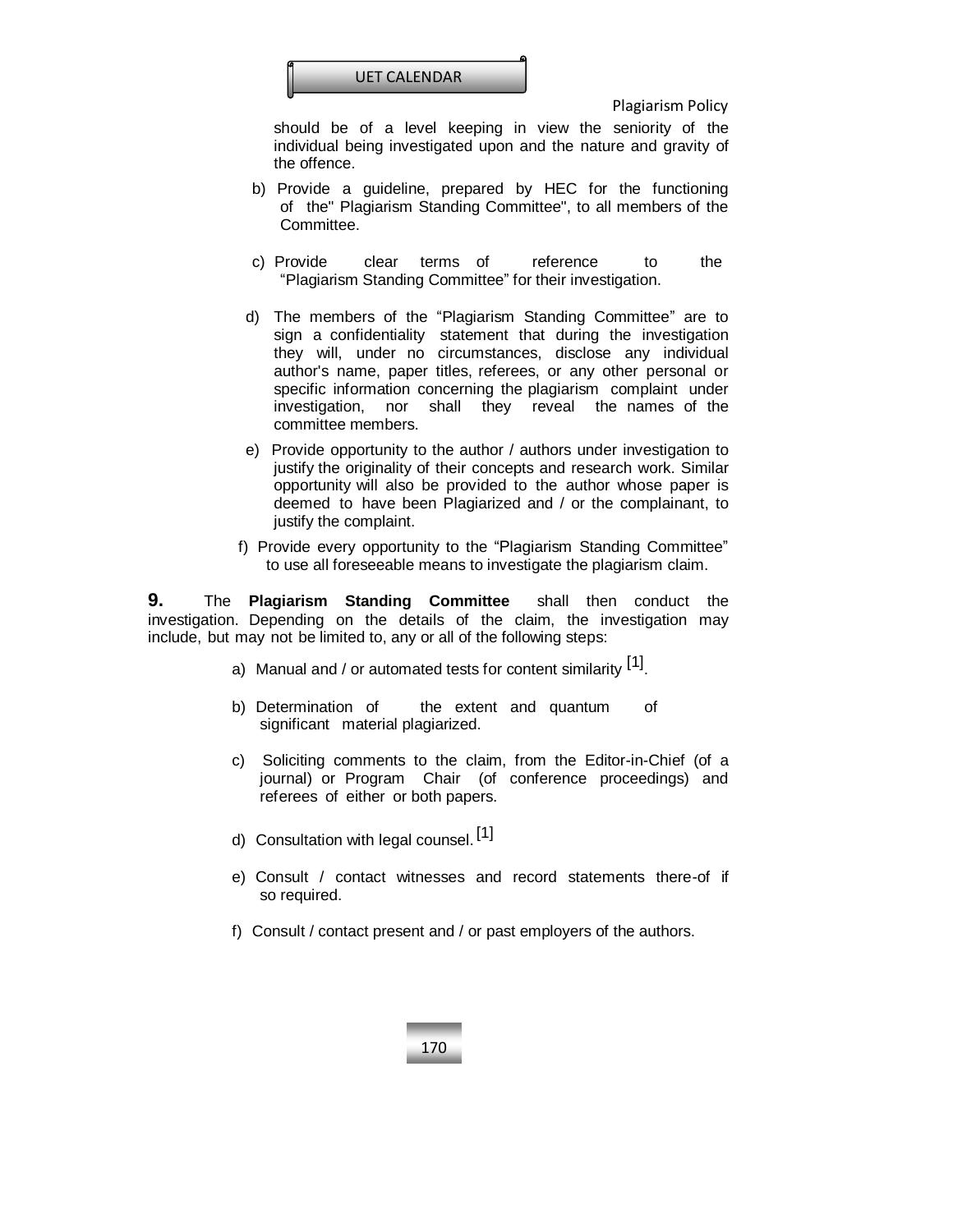

**10.** The "**Plagiarism Standing Committee**" will submit its report with clear cut findings and recommendations to the Vice Chancellor / Rector / Head of the Organization within a specified period not exceeding sixty days. The Vice Chancellor / Rector / Head of the Organization will have the discretion to implement the recommendations after approval through the statutory process and take punitive action against the offender as per penalties prescribed under this policy or to forward the report to HEC or his / her parent organization for further action if outside their purview / jurisdiction.

# **Penalties for Plagiarism**

**11.** Plagiarism is an intellectual crime. As such the penalties for plagiarism should not only take into account the severity and recurrence of the offence, but also the intellectual standing of the offender. This entails a gradual increase in punitive action with minimum punishment for a first time offence by a student who copies a home work assignment to a maximum punishment for a teacher/researcher/staff who attempts to present / publish, or actually presents / publishes plagiarized material; as his own, in a conference / journal. Therefore, the punishments for Plagiarism have been divided into two separate categories, i.e those for "Teachers, Researchers and Staff" and those for the "Students". The groups have already been defined in para 5 above.

#### **(a) Penalties for Teachers, Researchers and Staff:**

When an act of plagiarism, as described earlier in paras 2 and 3, is found to have occurred, the "Plagiarism Standing Committee" in its recommendations, DEPENDING UPON THE SERIOUSNESS OF THE PROVEN OFFENCE, will advise the Competent Authority of the Organization, to take any one or a combination of the following disciplinary action(s) against the teacher, researcher and / or staff found guilty of the offence:

## (i) **Major Penalty:**

In cases where most of the paper (or key results) have been exactly copied from any published work of other people without giving the reference to the original work, then (a) a major penalty of **dismissal** from service *needs to* be prescribed, along with (b) the offender may be "Black Listed" and may NOT be eligible for employment in any academic / research organization, and (c) the notification of "Black Listing" of the author(s) may be published in the print media or may be publicized on different websites at the discretion of the Vice-Chancellor / Rector / Head of the organization.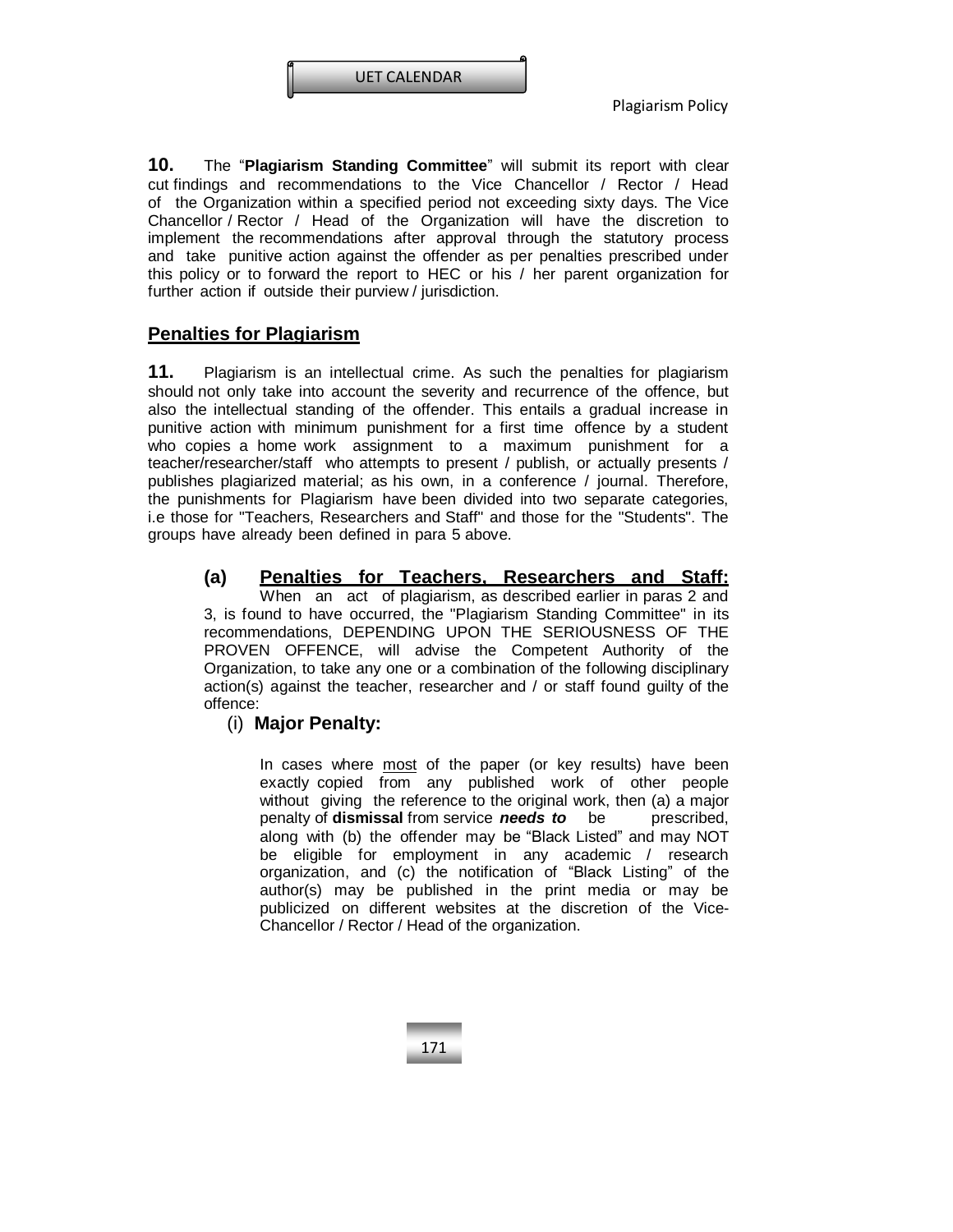

# (ii) **Moderate Penalty:**

In case where some paragraphs including some key results have been copied, then a moderate penalty **involving any one or both of the following** (a) demotion to the next lower grade, (b) the notification of "Black Listing" of the author(s) which may be published in the print media or may be publicized on different websites at the discretion of the Vice-Chancellor / Rector / Head of the organization.

#### (iii) **Minor Penalty:**

In case a few paragraphs have been copied from an external source without giving reference of that work, then minor penalties need to be prescribed involving **any one or more of the following: (a) warning, (b) freezing of all research grants should be prescribed for a specified period***,* (c) the promotions/annual increments of the offender may be stopped, for a specified period and (d) HEC or the University / Organization may debar the offender from sponsorship of research funding, travel grant, supervision of Ph.D. students, scholarship, fellowship or any other funded program for a period as deemed appropriate by the "Plagiarism Standing Committee".

**(b) Students:** When an act of plagiarism, as described earlier in paras 2 and 3, is found to have occurred, the "Plagiarism Standing Committee" in its recommendations, DEPENDING UPON THE SERIOUSNESS OF THE PROVEN OFFENCE, will advise the Vice Chancellor / Head of the Organization, to take any one or a combination of the following disciplinary action(s) against the student(s) found guilty of the offence:

- (i) In the case of thesis the responsibility of plagiarism will be of the student and not of the supervisor or members of the Supervisory Committee.
- (ii) The offender may be expelled/ rusticated from the University and from joining any institution of Higher Education in Pakistan for a period as deemed appropriate by the "Plagiarism Standing Committee". A notice may be circulated among all academic institutions and research organization to this effect.
- (iii) The offender may be relegated to a lower class.

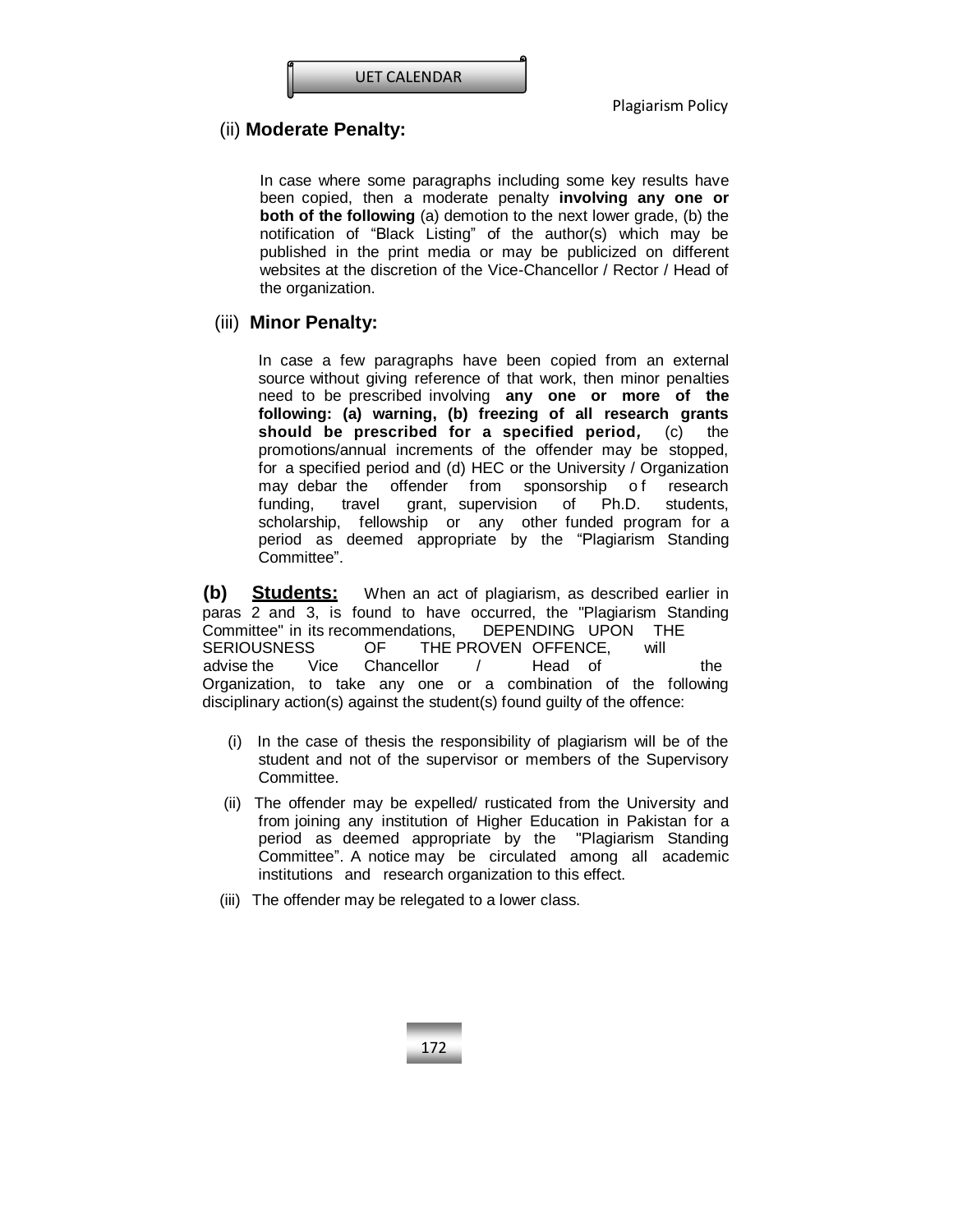

- (iv) The offender may be given a failure grade in the subject.
- (v) The offender may be fined an amount as deemed appropriate.
- (vi) The offender may be given a written warning if the offence is minor and is committed for the first time.
- (vii) The degree of a student may be withdrawn if AT ANY TIME it is proven that he or she has presented Plagiarized work in his / her MS, MPhil or PhD dissertation if the extent of plagiarism comes under the category of major penalty as conveyed in Para 11(a-1).
- (viii) The notification of the plagiarism by the author(s) may be published in the print media or may be publicized on different websites at the discretion of the Vice Chancellor / Rector / Head of the Organization.
- (ix) HEC or the University / Organization may debar the offender from sponsorship of research funding, travel grant, scholarship, fellowship or any other funded program for a period as deemed appropriate by the "Plagiarism Standing Committee".
- (x) Any other penalty deemed fit by the "Plagiarism Standing Committee".

## **(c) Co-Authors/Declarations**

- **1.** Provided that a co-author has listed a paper in his/her resume and applied for a benefit forthwith, any co-author is deemed to be equally responsible for any plagiarism committed in a published paper presented to or published in a journal or presented at a conference.
- **2.** All Journals in Pakistan must require ALL authors to sign a declaration that the material presented in the creative work is not plagiarized (Sample Attached)

#### **12. Additional Actions Required**: In addition to the above punishments, the following additional common actions must be taken if the offence of Plagiarism is established:

- a) If the plagiarized paper is accessible on the web page its access will be removed. The paper itself will be kept in the database for future research or legal purposes.
- b) The author(s) will be asked to write a formal letter of apology to the authors of the Original paper that was plagiarized, including an admission of plagiarism. Should the author(s) refuse to comply then additional punishments as deemed fit may be recommended by the "Plagiarism Standing Committee.
- c) If the paper is submitted but not published yet, the paper will be rejected by the Editor-in-Chief or the Program Chair without further revisions and without any further plagiarism investigation conducted. [1]

However, Warning may be issued to the author/ co-author.

**13. Appeal**: As the penalties are severe, the affected person(s) will have the right to appeal to the Chairman HEC / Vice Chancellor / Rector /

173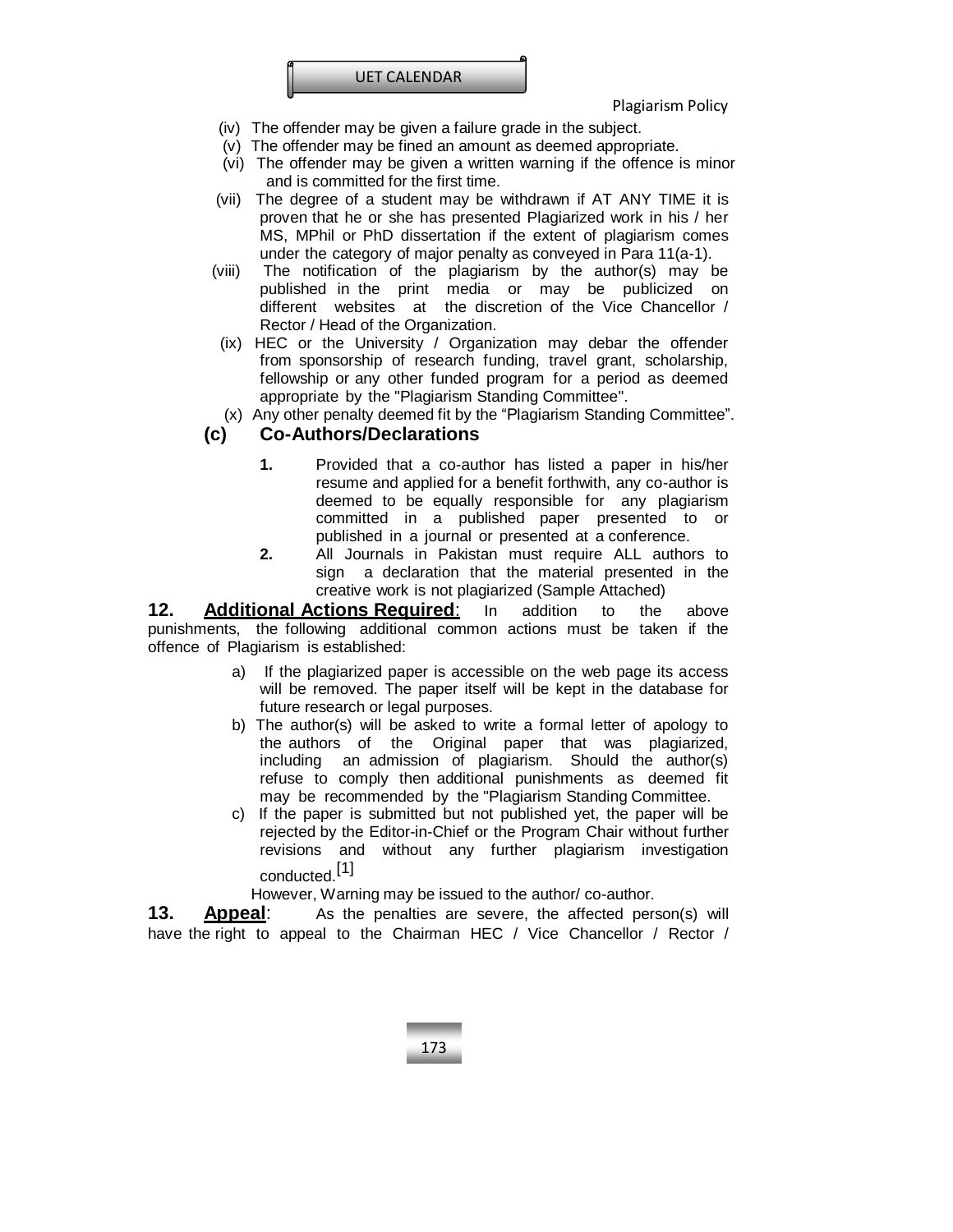

Head of the Organization for a review of the findings or may submit a mercy petition within 30 days from the date of notification. Such appeals / petitions will be disposed off within 60 days of receipt, by following the laid down procedures regarding such appeals.

**14. Penalty for Wrong Reporting / False Allegation**: If the case of Plagiarism is not proved and it is confirmed that a false allegation was lodged, the Vice Chancellor / Rector / Head of the Organization will inform the complainant's Organization and will recommend disciplinary action against the complainant, to be taken by his / her parent organization.

# *References*

| [1] | "ACM (Association of Computing Machinery) Policy on<br>Plagiarism" |
|-----|--------------------------------------------------------------------|
|     | (http://www.acm.org/pubs/plagiarism%20policy.html)                 |
| [2] | "Academic Integrity Statement: Appendix1" (University of           |
|     | Southampton Calendar 2006/7)                                       |
|     | (http://www.calendar.soton.ac.uk/sectionlV/part8a.html)            |
| [3] | "Plagiarism From Wikipedia, the free encyclopedia"                 |
|     | (http://en.wikipedia.org/wiki/plagiarism).                         |
|     |                                                                    |

The Higher Education Commission Islamabad vide letter No.I-P/ AD-QA/HEC/Gen/2009/145 dated 26.05.2009 has made following policy decision regarding Plagiarism cases.

Subject: **Policy Decision regarding Plagiarism Cases**

Dear Sir,

In continuation of HEC Plagiarism Policy letter No.I-P/P-SOP/ QA/HEC/2007/483 dated September 27, 2007.

 I am directed to inform you that as per HEC Plagiarism Policy all plagiarism cases are to be dealt by the respective universities. However, if any case is delayed beyond three months than the HEC may take the case itself.

 Moreover, the old cases before the announcement of Plagiarism policy that is September  $27^{th}$ , 2007 shall not be taken up if the concerned author(s) are not claiming the credit in any way for the paper alleged to be plagiarized."

With kind regards,

Sincerely yours Sd/- Hakim Ali Talpur

174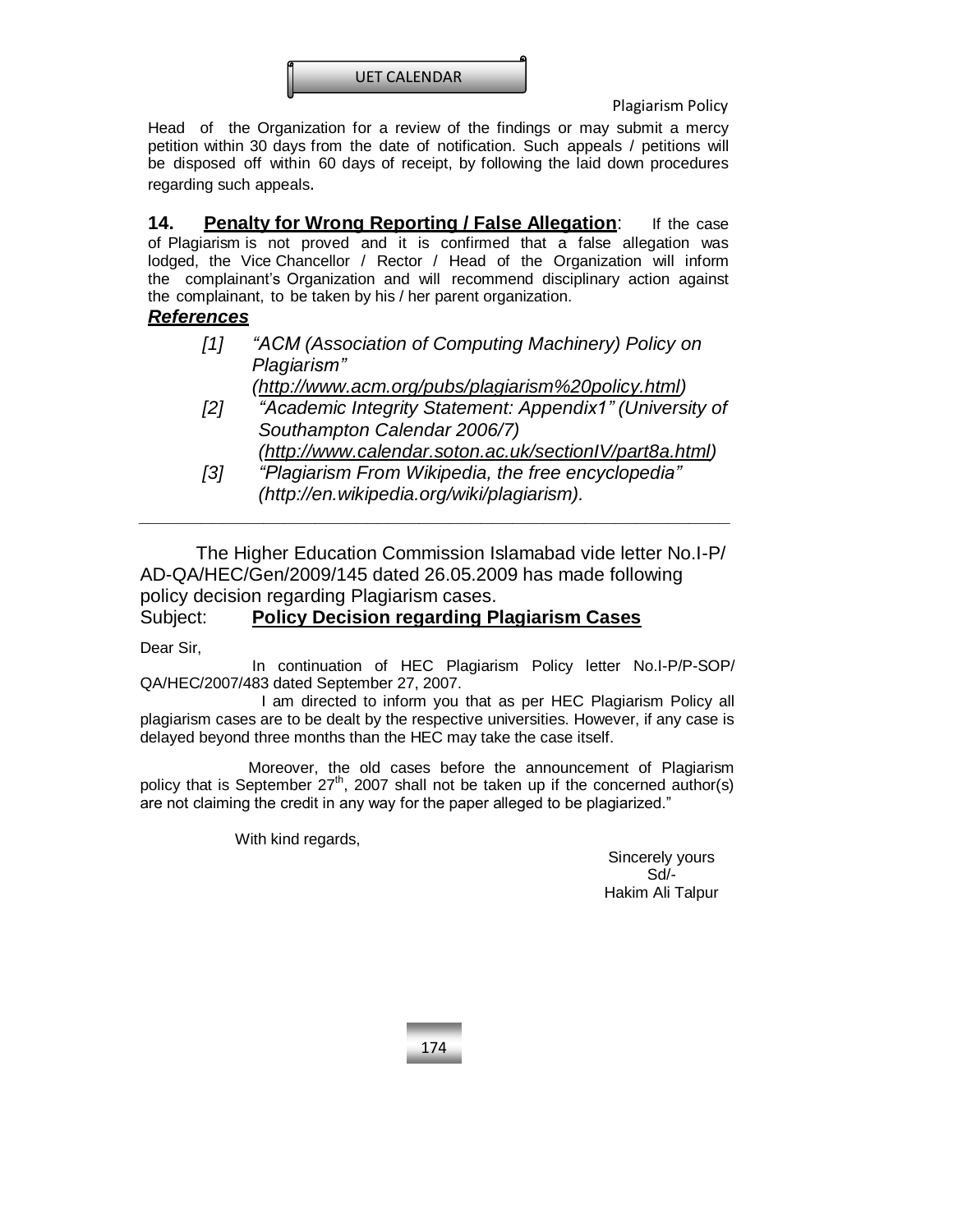

(Sample)



HIGHER EDUCATION COMMISSION OF PAKISTAN **(Monograph & Textbook Writing Scheme)**

## **Monograph / Textbook Proposal Submission Undertaking\***

| Corresponding author (s) name     |  |
|-----------------------------------|--|
| Corresponding author (s) address_ |  |
| Title of work                     |  |

The Higher Education Commission (Publisher) and the Monograph/Textbook Proposal Author (Authors if a multi-authored work) agree as the following:

1. The Monograph/Book will contain the original Work of authors(s)

2. it will not violate copyright or intellectual property right of any person or entity.

3. it will not contain previously published material in whole or in part for which permission from the concerned parties has not been secured.

4. The author(s) recognized that if any material submitted for consideration to the HEC is found to be plagiarized, then the HEC may bar the author(s) from participating in all HEC Programs and public notice to the fact may be issued in print as well as electronic media. The HEC reserves the right to recover all amounts spent on evaluation/publication etc., and also may take any other action deemed necessary to serve as deterrence against plagiarism.

5. The author(s) shall indemnify and hold the Publisher harmless against loss or expenses arising from breach of any such warranties.

6. In consideration of the HEC's agreement to publish the Work, the author(s) hereby grants HEC a non-exclusive, royalty-free license to print, publish, reproduce or distribute the Work throughout the world by all means of expression, including electronic format. The author(s) further grants HEC the right to use the author's name in association with the Work in published form and in promotional materials.

7. The copyrights are duly reserved by Higher Education Commission of Pakistan

*All authors are requested to sign this form. If not signed by all authors, the corresponding author acknowledges that s/he is signing on behalf of all the authors and with their authorization. Faxed signatures and multiple forms are acceptable provided the corresponding author collates all the material and submits in one batch.*

| Authors Signature:   | Name: | date |  |
|----------------------|-------|------|--|
| Authors Signature:   | Name: | date |  |
| Authors Signature:   | Name: | date |  |
| Publisher Signature: | Name: | date |  |

175

\*Similar Scheme could be developed for authors or thesis etc.